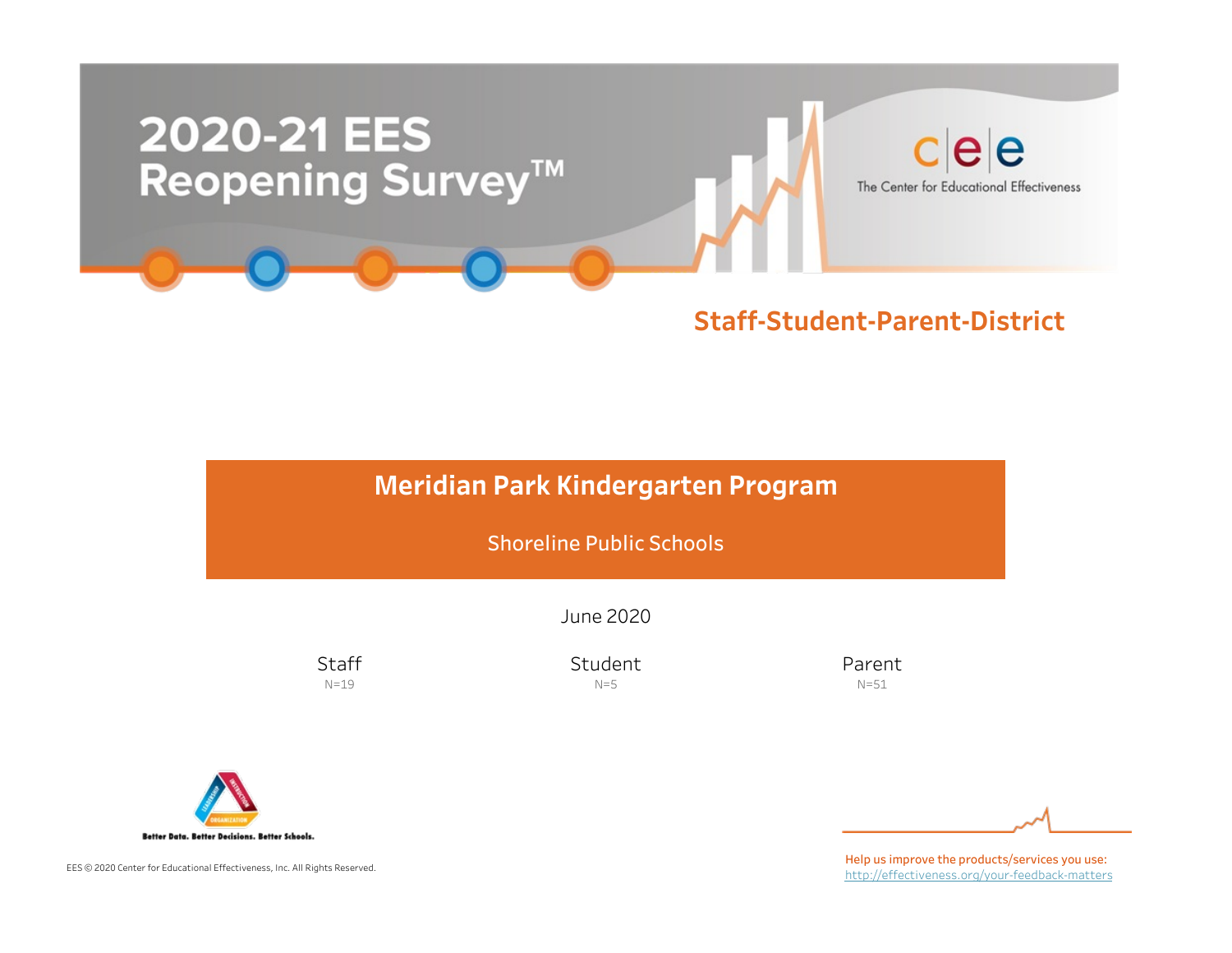## **O** Safe and Supportive Learning Environment Meridian Park Kindergarten Program

## What is the most pressing need for you and your child this Fall?

|                                      |         |     | Ranked 1st Ranked 2nd Ranked 3rd Ranked 4th Ranked 5th |     |     |     |
|--------------------------------------|---------|-----|--------------------------------------------------------|-----|-----|-----|
| In-person, teacher-lead instruction  | Student | 40% | 40%                                                    |     |     |     |
|                                      | Parent  | 41% | 18%                                                    | 6%  | 4%  | 10% |
| Being with adults that care about me | Student | 20% | 20%                                                    | 40% |     |     |
| Emotional support / counseling       | Parent  | 8%  | 8%                                                     | 20% | 12% | 27% |
| Being with my friends                | Student | 20% | 20%                                                    | 40% |     |     |
| Socialization with other students    | Parent  | 24% | 39%                                                    | 10% |     |     |
| Elective classes (art, music, etc.)  | Student |     |                                                        |     | 20% | 60% |
|                                      | Parent  |     | 8%                                                     | 25% | 27% | 14% |
| Athletics and activities             | Student |     |                                                        |     | 60% | 20% |
|                                      | Parent  |     |                                                        | 14% | 31% | 29% |

0% 100% 100% 100% 100% Percent of Respondents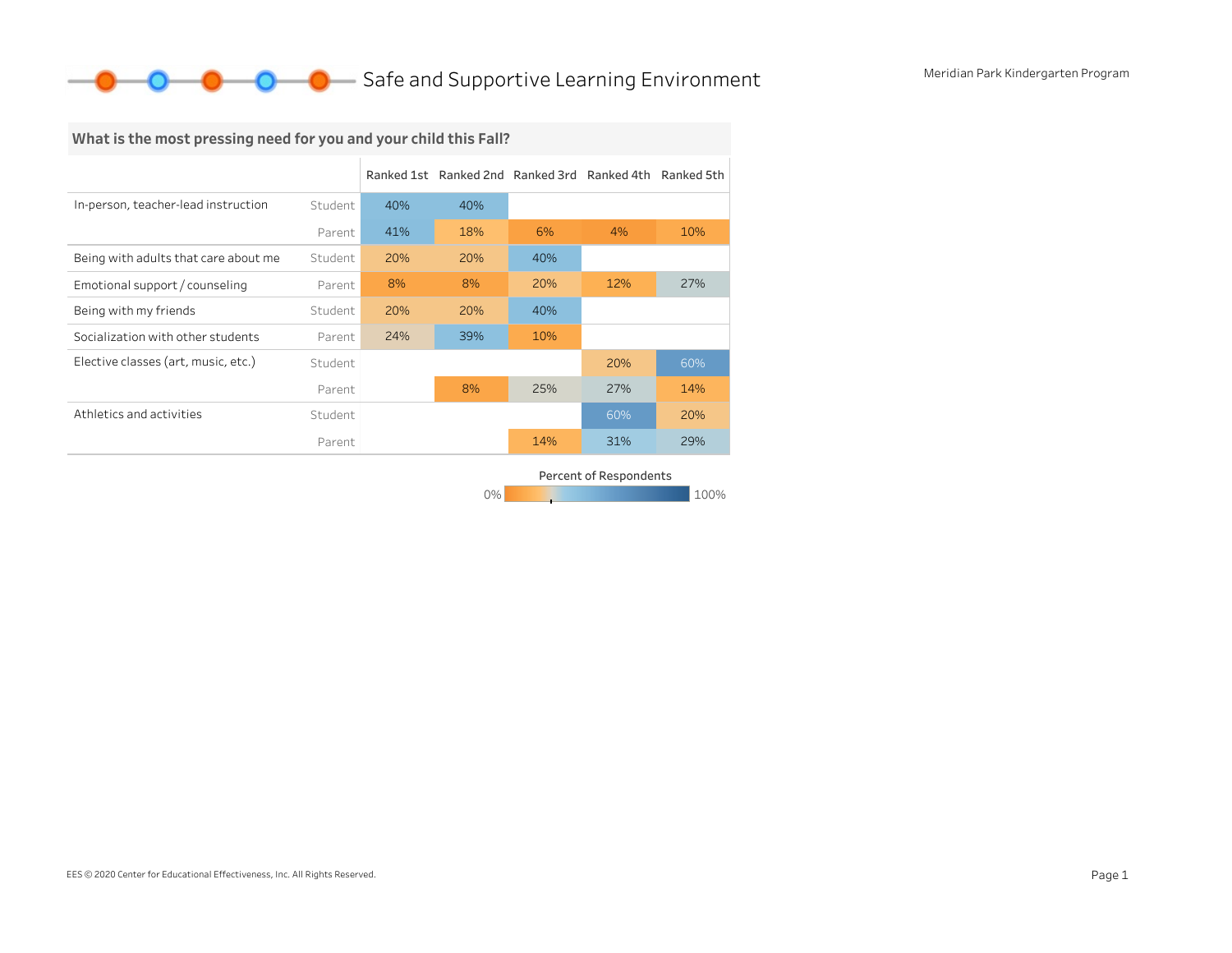

**O** Safe and Supportive Learning Environment Meridian Park Kindergarten Program

#### What is most needed for staff and students to return to in-person school?

Total Needed/Not Needed

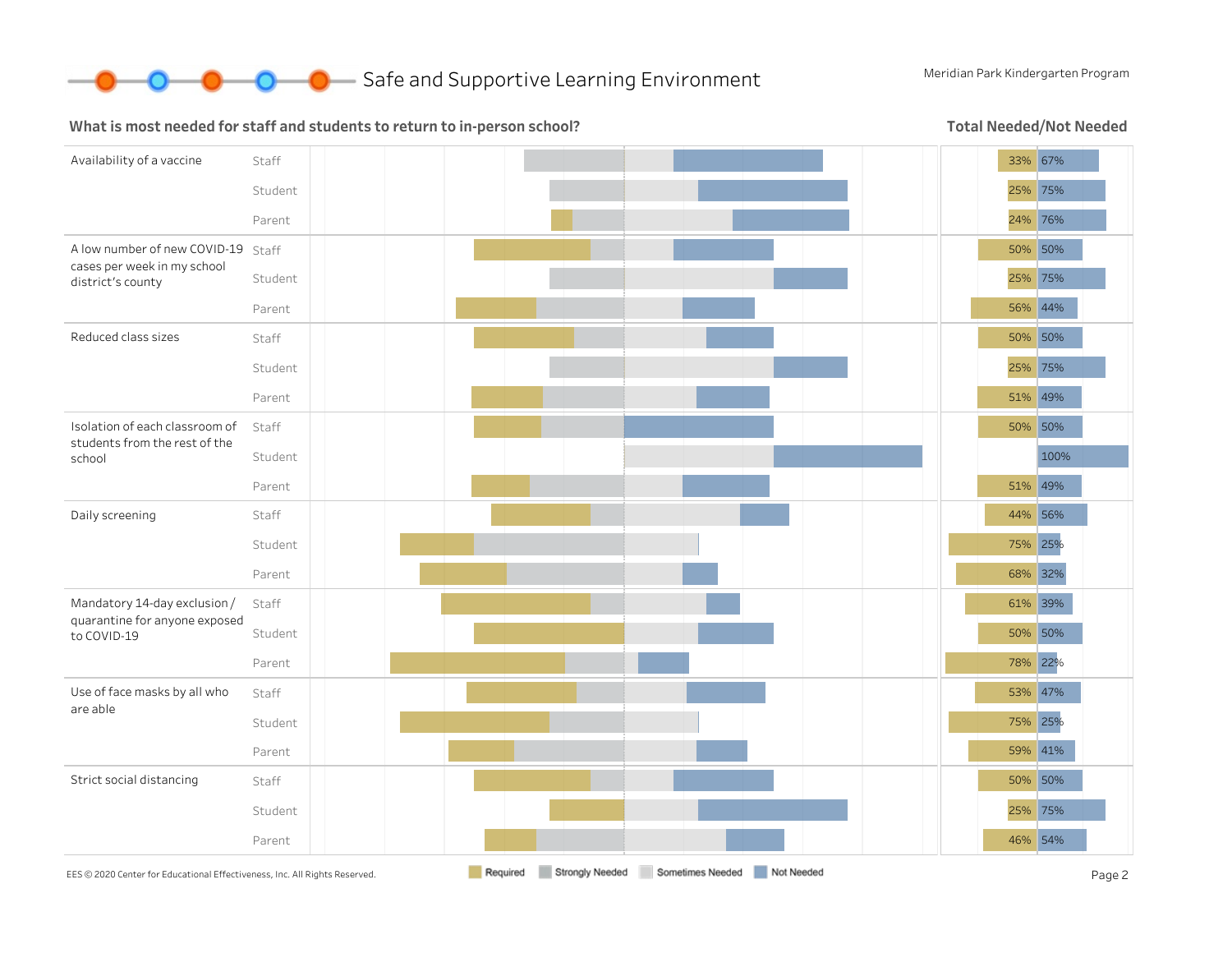

#### What is the greatest concern about returning to school?

**Total Concerned/Not Concerned** 

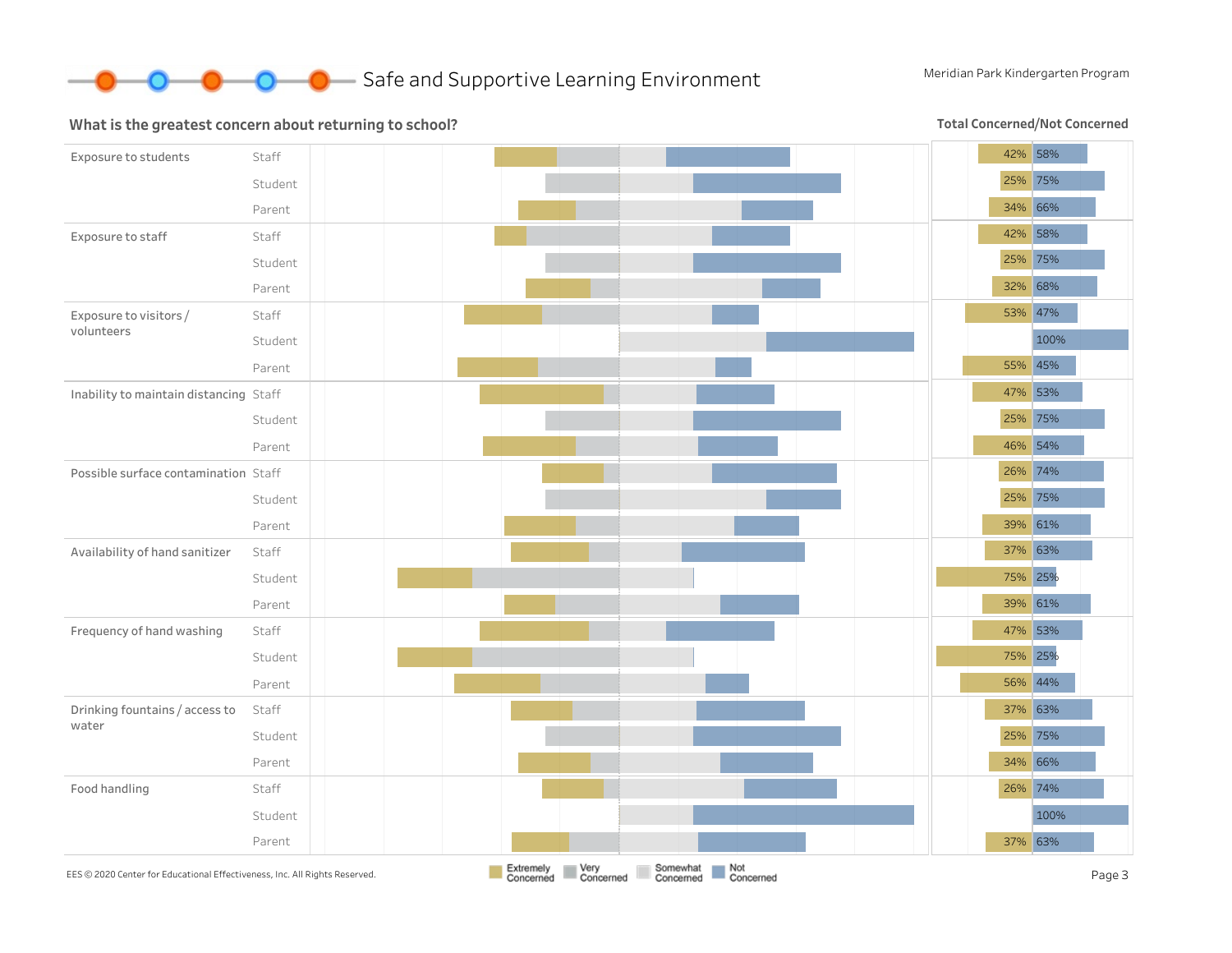### **O** Teaching and Learning: Time Management Meridian Park Kindergarten Program

What helped with time management during distance learning? Blue represents highest responses.

|                                                                        | <b>Staff</b>   | Student        | Parent         |
|------------------------------------------------------------------------|----------------|----------------|----------------|
| Call or text due date reminder                                         | 1              |                | $\mathbf 1$    |
| Call or text general check in                                          | $\overline{c}$ |                | 3              |
| Daily learning plan provided by teacher                                | $\mathbf 1$    |                | 6              |
| Email due date reminder                                                | 3              |                | $\overline{4}$ |
| Email general check in                                                 | 7              |                | 7              |
| Email virtual meeting reminder                                         | 7              | $\mathbf 1$    | 11             |
| Having a single contact person from school                             | 3              |                | 4              |
| Learning Management Systems (i.e. Google<br>Classroom, Canvas, SeeSaw) | 12             | $\overline{c}$ | 17             |
| My own digital calendar                                                | 3              |                | 11             |
| My own paper calendar                                                  | 7              | $\mathbf 1$    | 5              |
| Other                                                                  | $\mathbf{1}$   |                | 8              |
| Regular email from teacher                                             | 8              | 3              | 25             |
| Weekly learning plan provided by teacher                               | 9              | $\overline{4}$ | 22             |



EES©2020CenterforEducationalEffectiveness,Inc.AllRightsReserved. Page4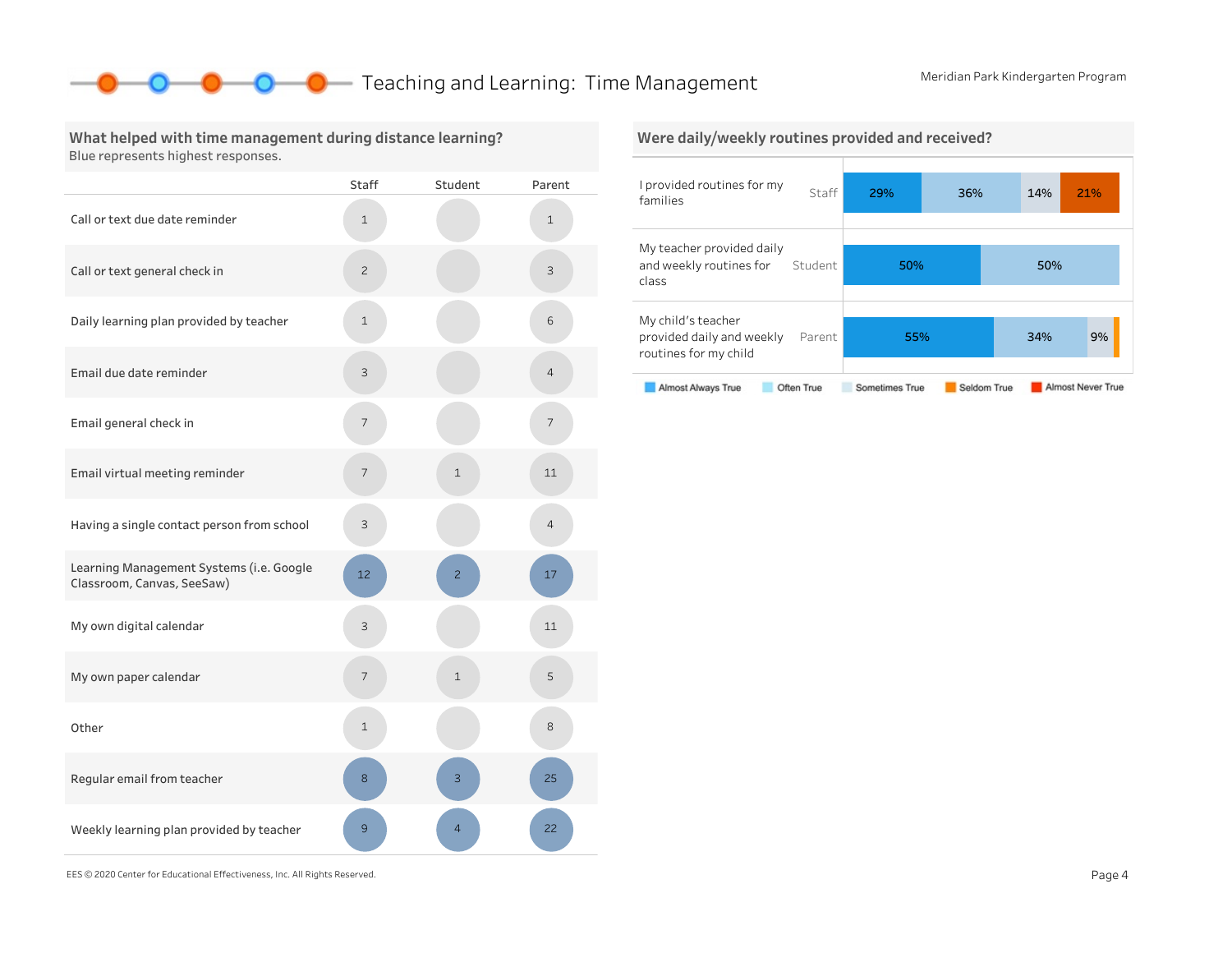### **O** Reaching and Learning: Learning Tools Meridian Park Kindergarten Program





What Learning Tools did not work well? Gold represents highest responses.



EES © 2020 Center for Educational Effectiveness, Inc. All Rights Reserved. **Page 5** Page 5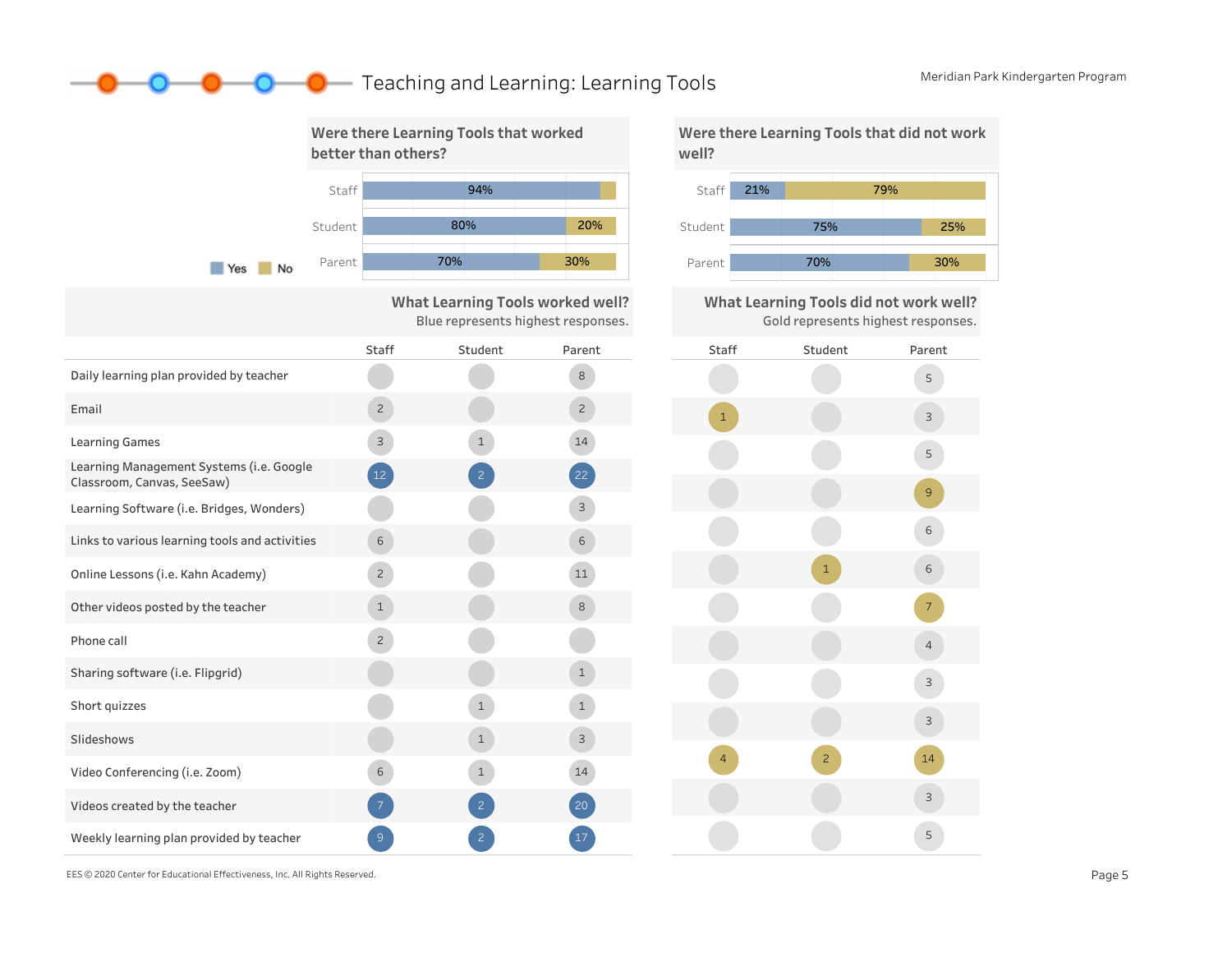## **O** Reaching and Learning Meridian Park Kindergarten Program

### Did our parents receive the information they needed to support student learning?



### How effective was our instruction around learning targets?

| I understood the learning<br>goals for my child's<br>lessons       | Parent | 31% | 24% | 31% | 9% |
|--------------------------------------------------------------------|--------|-----|-----|-----|----|
| I focused on the essential                                         |        |     |     |     |    |
| standards and learning<br>targets from each unit of<br>instruction | Staff  | 47% |     | 40% | 7% |
|                                                                    |        |     |     |     |    |

Did our parents access teaching videos to support their child's learning



#### How was the distance learning model perceived by parents?



| What were students' perceptions about the amount of school work |  |
|-----------------------------------------------------------------|--|
| assigned?                                                       |  |

| I had an appropriate<br>amount of school work           | Student | 40% |     | 20% | 20%<br>20% |  |
|---------------------------------------------------------|---------|-----|-----|-----|------------|--|
|                                                         |         |     |     |     |            |  |
|                                                         |         |     |     |     |            |  |
| My child had an<br>appropriate amount of<br>school work | Parent  | 29% | 21% | 29% | 17%        |  |
|                                                         |         |     |     |     |            |  |

Almost Always True Sometimes True Almost Never True Often True Seldom True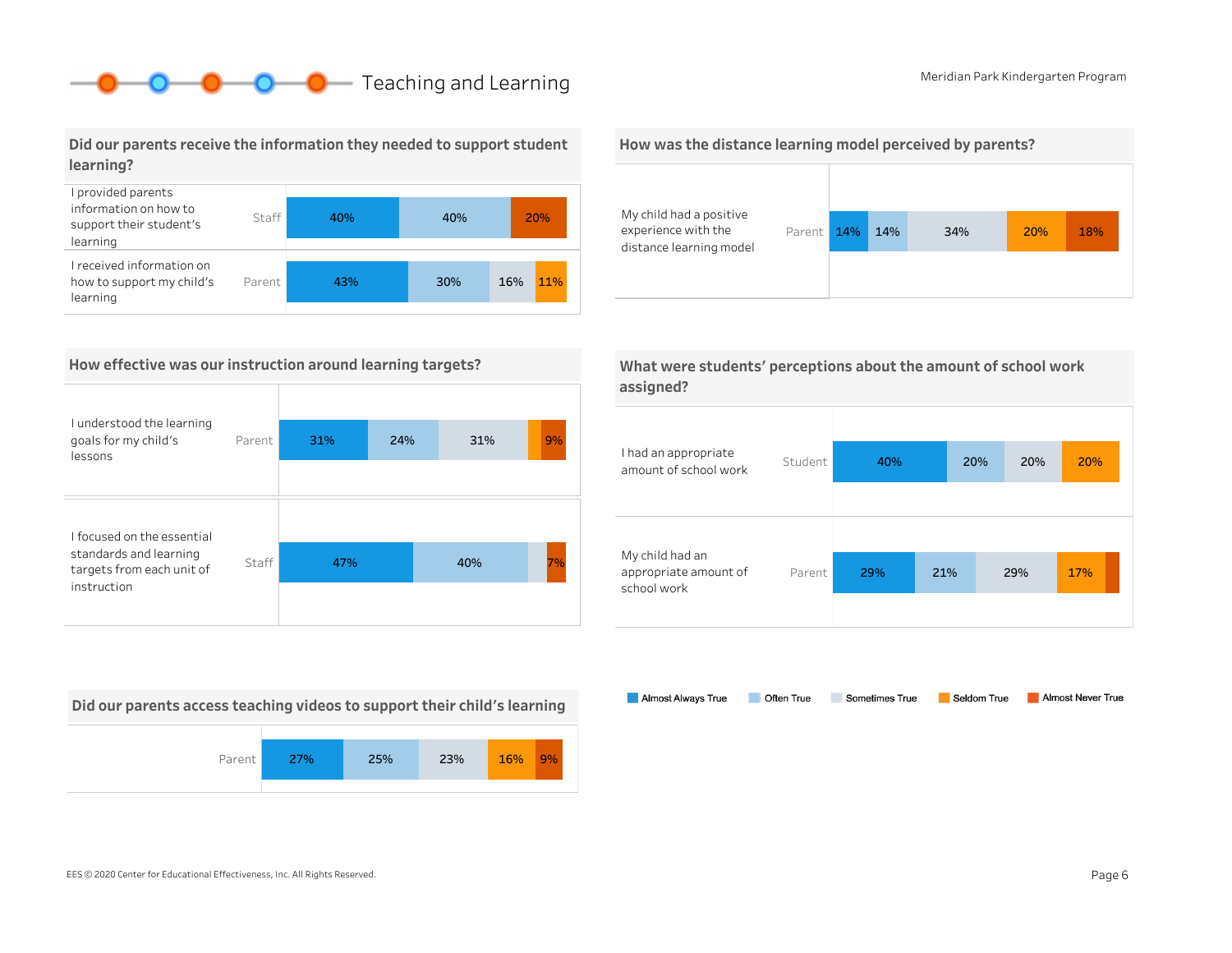## ■ Scheduling and Staffing Meridian Park Kindergarten Program

If not all students are able to attend school during the initial reopening, what criteria should be used to select students for in-person learning?

|                              |         | Ranked<br>1st | Ranked<br>2nd | Ranked<br>3rd          | Ranked<br>4th |
|------------------------------|---------|---------------|---------------|------------------------|---------------|
| Age                          | Staff   | 63%           | 21%           | 5%                     | 11%           |
|                              | Student | 40%           | 20%           | 20%                    |               |
|                              | Parent  | 37%           | 10%           | 12%                    | 12%           |
| <b>Instructional Content</b> | Staff   |               | 26%           | 68%                    | 5%            |
|                              | Student | 20%           |               | 40%                    | 20%           |
|                              | Parent  | 4%            | 18%           | 27%                    | 22%           |
| <b>Student Need</b>          | Staff   | 37%           | 42%           | 16%                    | 5%            |
|                              | Student | 20%           | 60%           |                        |               |
|                              | Parent  | 16%           | 33%           | 18%                    | 6%            |
| Choice / Volunteers          | Staff   |               | 11%           | 11%                    | 74%           |
|                              | Student |               |               | 20%                    | 60%           |
|                              | Parent  | 12%           | 12%           | 14%                    | 35%           |
|                              |         |               | 0%            | Percent of Respondents | 100%          |



Whose ability to return to work is dependent on their child attending school full-time?



Who has issues with childcare if an alternative schedule is implemented at the beginning of the year (such as AM only, alternate days)?



EES © 2020 Center for Educational Effectiveness, Inc. All Rights Reserved. **Page 7** Page 7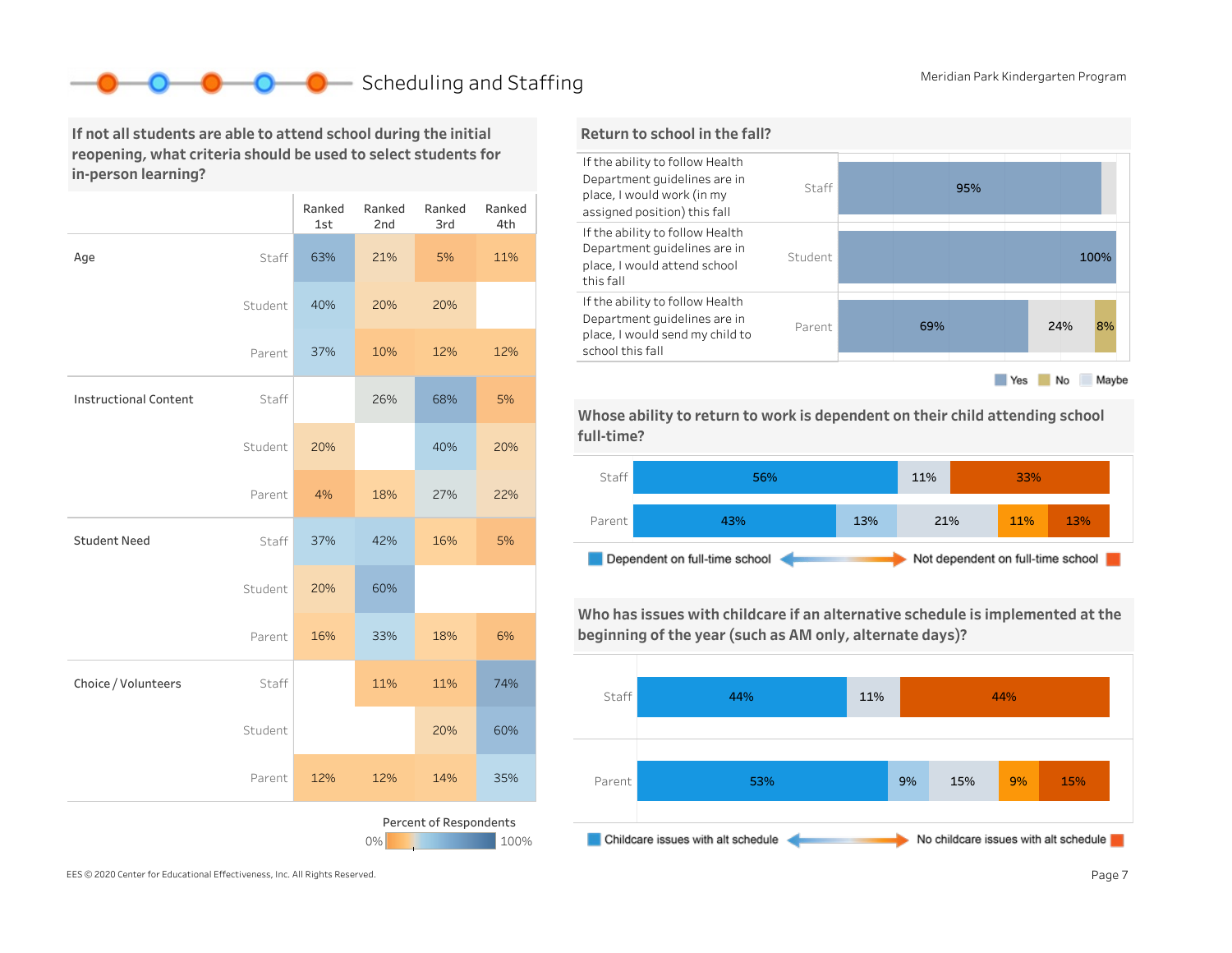### **O O** Transportation and Food Service Meridian Park Kindergarten Program



What was the school meal experience like for students and parents?

#### Yes No N/A

#### What percentage of students can get to school without busing?

| If busing isn't available at                           |            |                               |                          |
|--------------------------------------------------------|------------|-------------------------------|--------------------------|
| the beginning of the next<br>school year, I can get my | Parent     | 68%                           | 13% 6% 9%                |
| child to school                                        |            |                               |                          |
|                                                        |            |                               |                          |
| <b>Almost Always True</b>                              | Often True | Sometimes True<br>Seldom True | <b>Almost Never True</b> |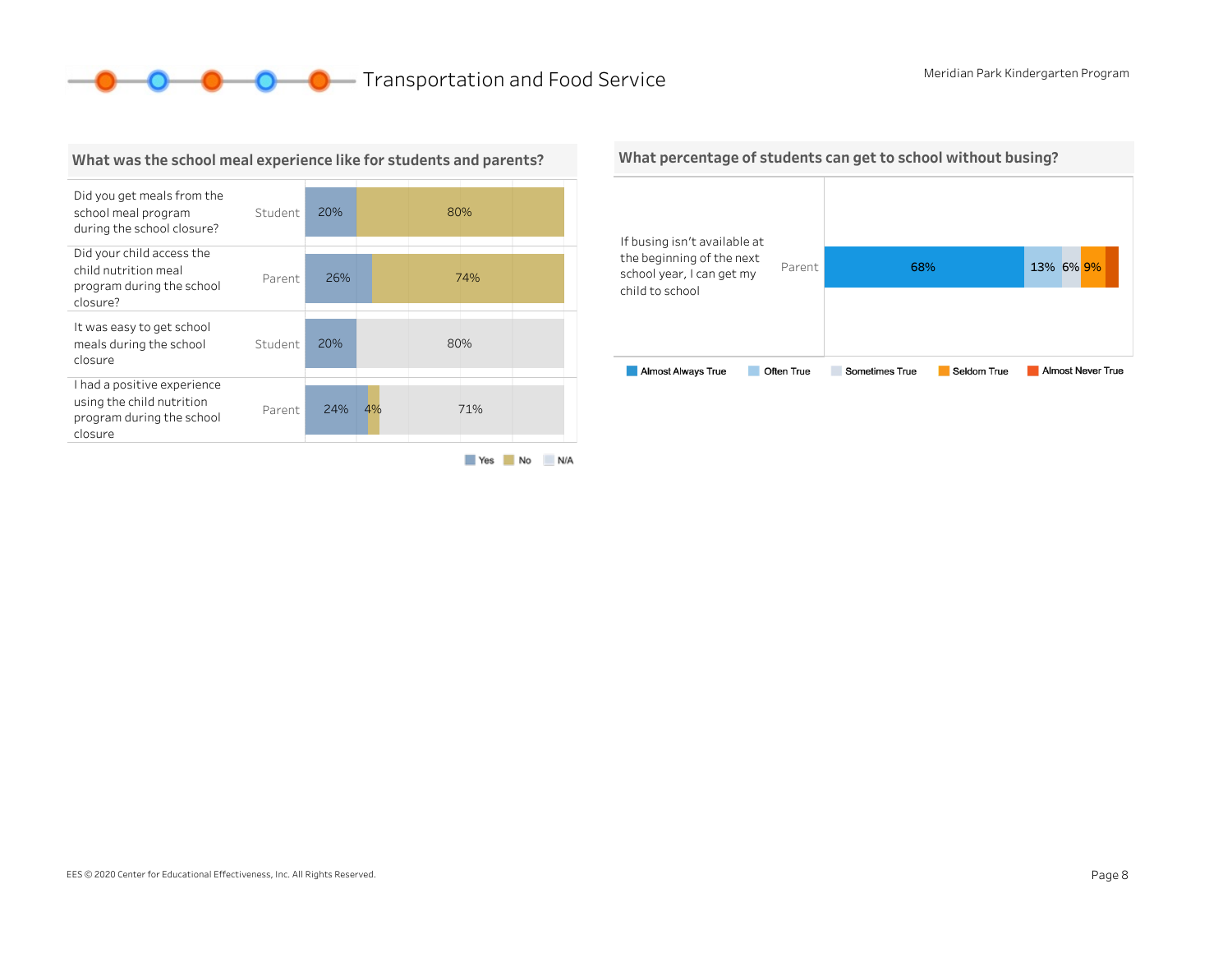### ■ Shoreline Public School Questions Meridian Park Kindergarten Program

Do you anticipate your child will need food service support (free/reduced cost meals, weekend food packs)?



Was it easy for you to find your child's assignments?



Are you receiving communication from the school in a language that you understand?



How do you prefer to receive communication from your school or district for general information?



How do you prefer to receive communication from your school or district for class assignments?

|        | Phone Call | Email | <b>Text Message</b> | Other |
|--------|------------|-------|---------------------|-------|
| Parent | л.         | 38    |                     |       |

If we have home learning in some form in the fall, what would help students be successful? Blue represents highest responses.



How well prepared do you feel students are academically for next school year?



If your child received intervention services, how well did those interventions work to support your child's learning?

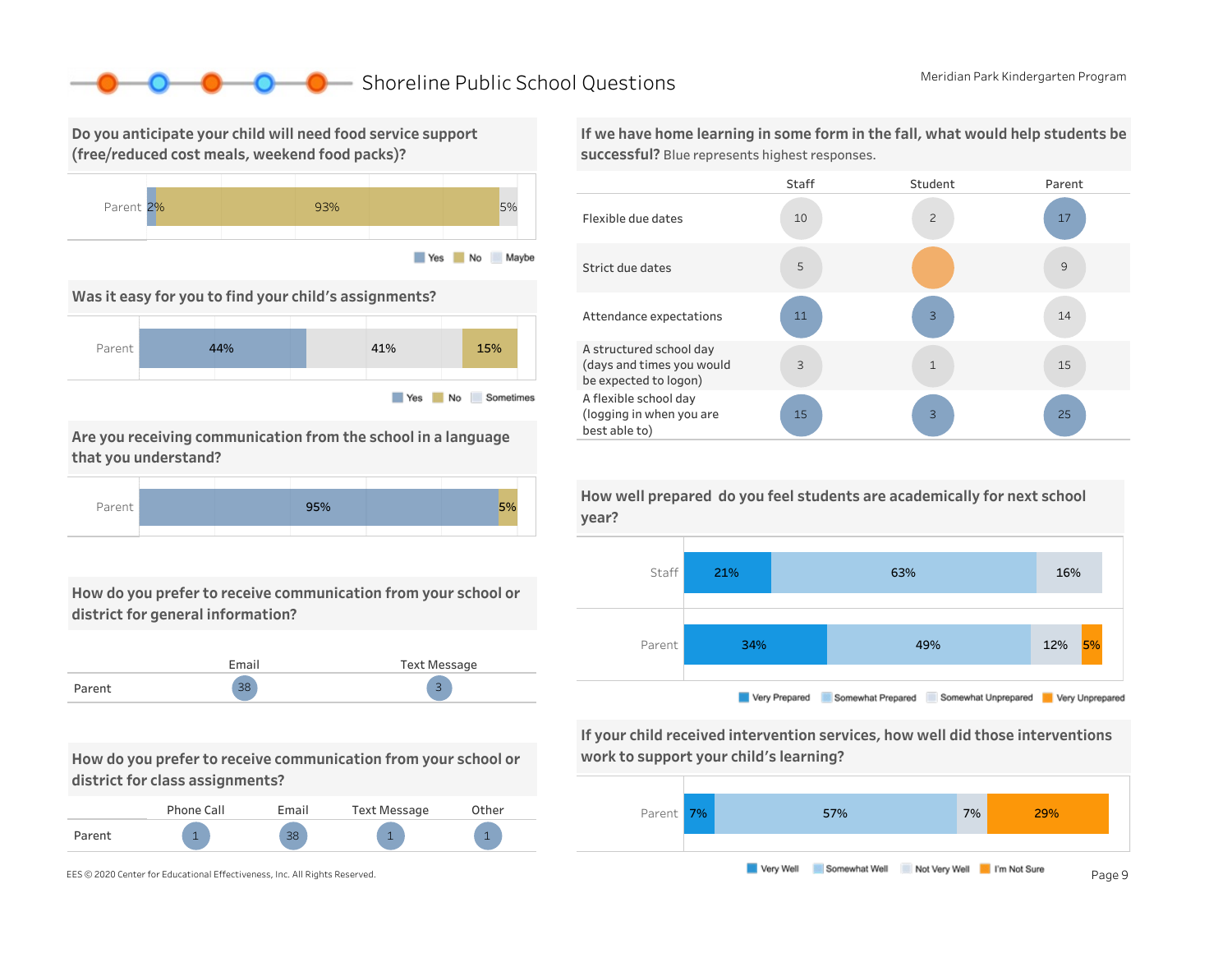### **O** Access and Engagement: Virtual Meetings Meridian Park Kindergarten Program



What happened if a student missed a virtual meeting?



Frequency of Virtual Class/Group by Responses Blue represents highest responses.

How did virtual meetings address social emotional learning?

| Almost Always True<br>Often True                         |         | Sometimes True |     | Seldom True |     | Almost Never True |
|----------------------------------------------------------|---------|----------------|-----|-------------|-----|-------------------|
| Virtual contacts help me<br>feel connected to my stud    | Staff   | 31%            | 13% |             | 56% |                   |
| Virtual contacts help me<br>feel connected to my teac    | Student |                | 60% |             | 40% |                   |
| Virtual contacts helped my<br>child feel connected to th | Parent  |                | 69% |             |     | 24%               |
| Virtual contacts help me<br>feel connected to my stud    | Parent  |                | 67% |             | 9%  | 24%               |
|                                                          |         |                |     |             | Yes | N/A<br>No         |

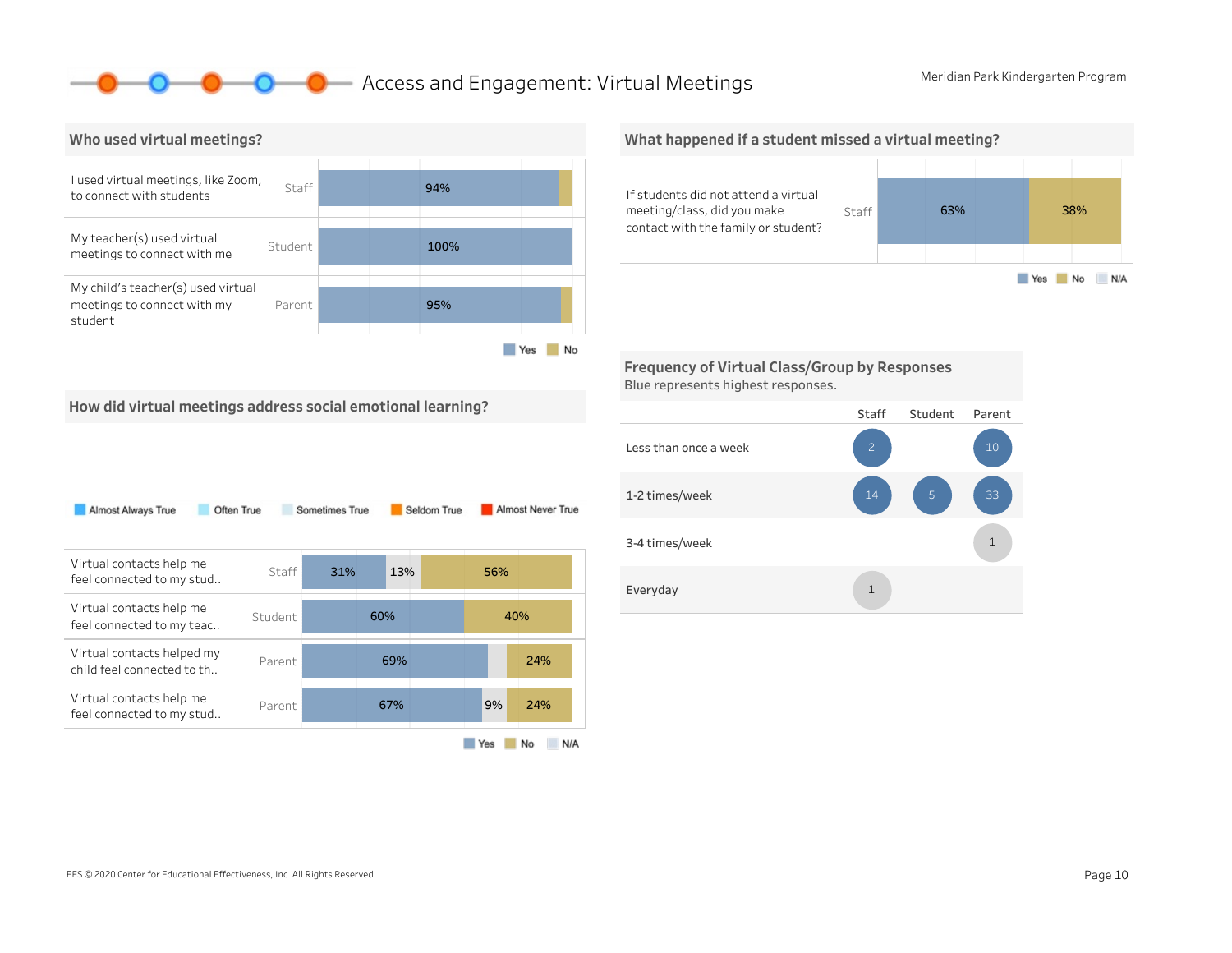# **OCOO** Access and Engagement Meridian Park Kindergarten Program





## Who accessed the district's COVID-19 online resources?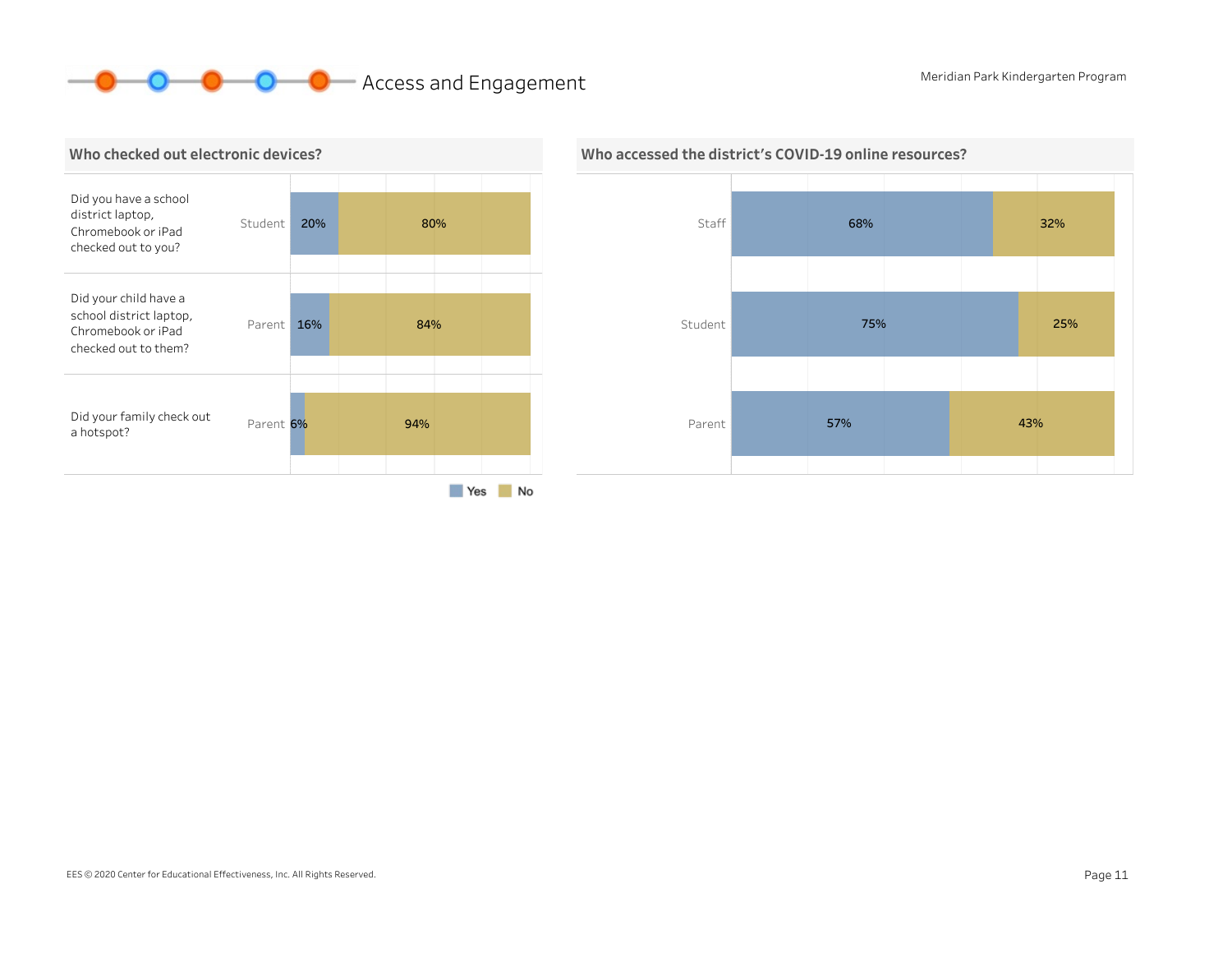



| Level                   |  |  |
|-------------------------|--|--|
|                         |  |  |
| Elementary   18 (94.7%) |  |  |
| Other   1 (5.3%)        |  |  |

#### EES © 2020 Center for Educational Effectiveness, Inc. All Rights Reserved. Page 12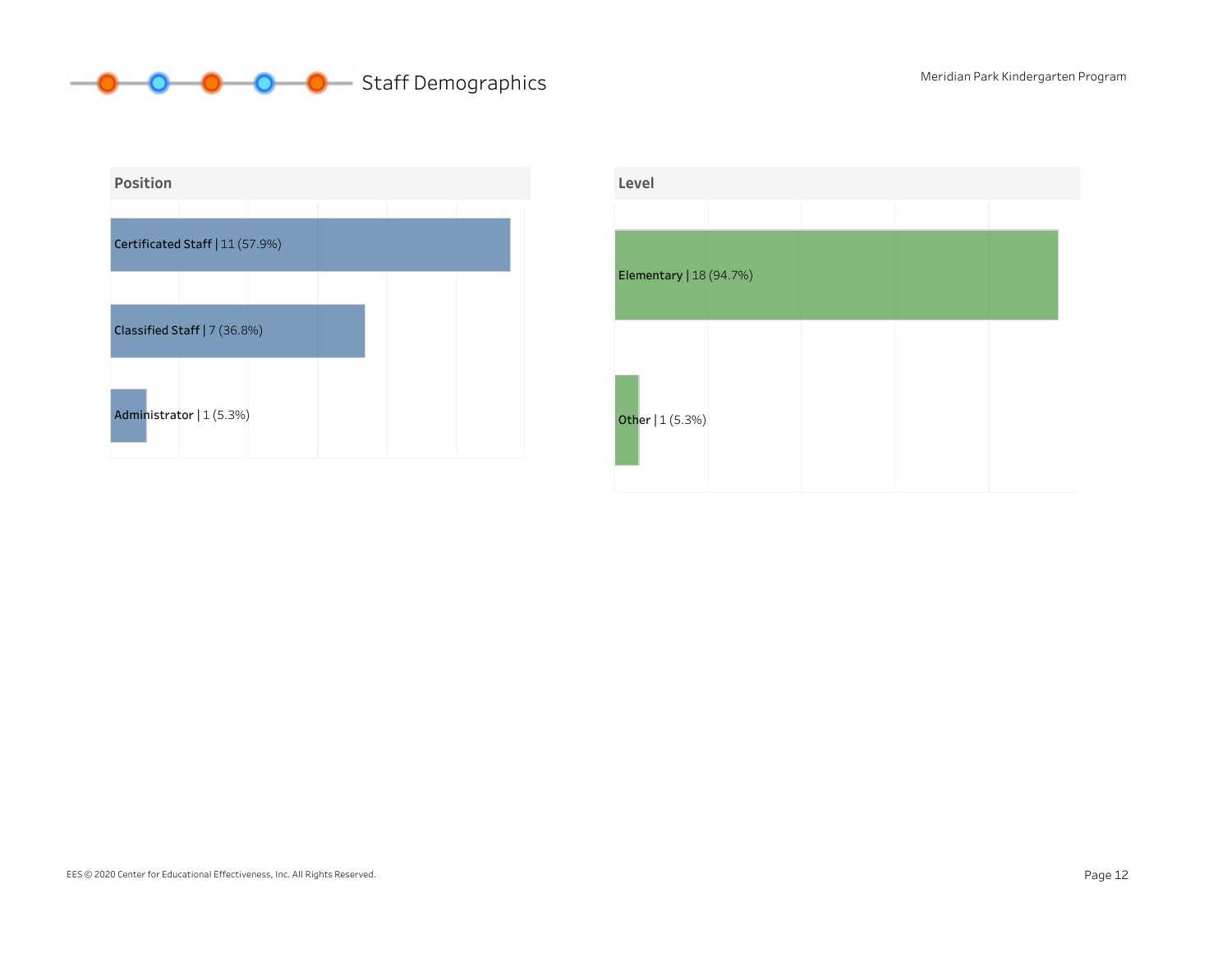#### **O** O Student Demographics Meridian Park Kindergarten Program  $\mathbf{p}$ -0-



| Ethnicity         |                                       |  |  |
|-------------------|---------------------------------------|--|--|
|                   |                                       |  |  |
| White   3 (60.0%) |                                       |  |  |
|                   |                                       |  |  |
|                   | Choose not to participate   1 (20.0%) |  |  |
|                   |                                       |  |  |
|                   | Two or more races $(1(20.0\%)$        |  |  |
|                   |                                       |  |  |



| What is your primary home language? |  |  |  |  |  |  |
|-------------------------------------|--|--|--|--|--|--|
|                                     |  |  |  |  |  |  |
|                                     |  |  |  |  |  |  |
|                                     |  |  |  |  |  |  |
|                                     |  |  |  |  |  |  |
| English   5 (100.0%)                |  |  |  |  |  |  |
|                                     |  |  |  |  |  |  |
|                                     |  |  |  |  |  |  |
|                                     |  |  |  |  |  |  |